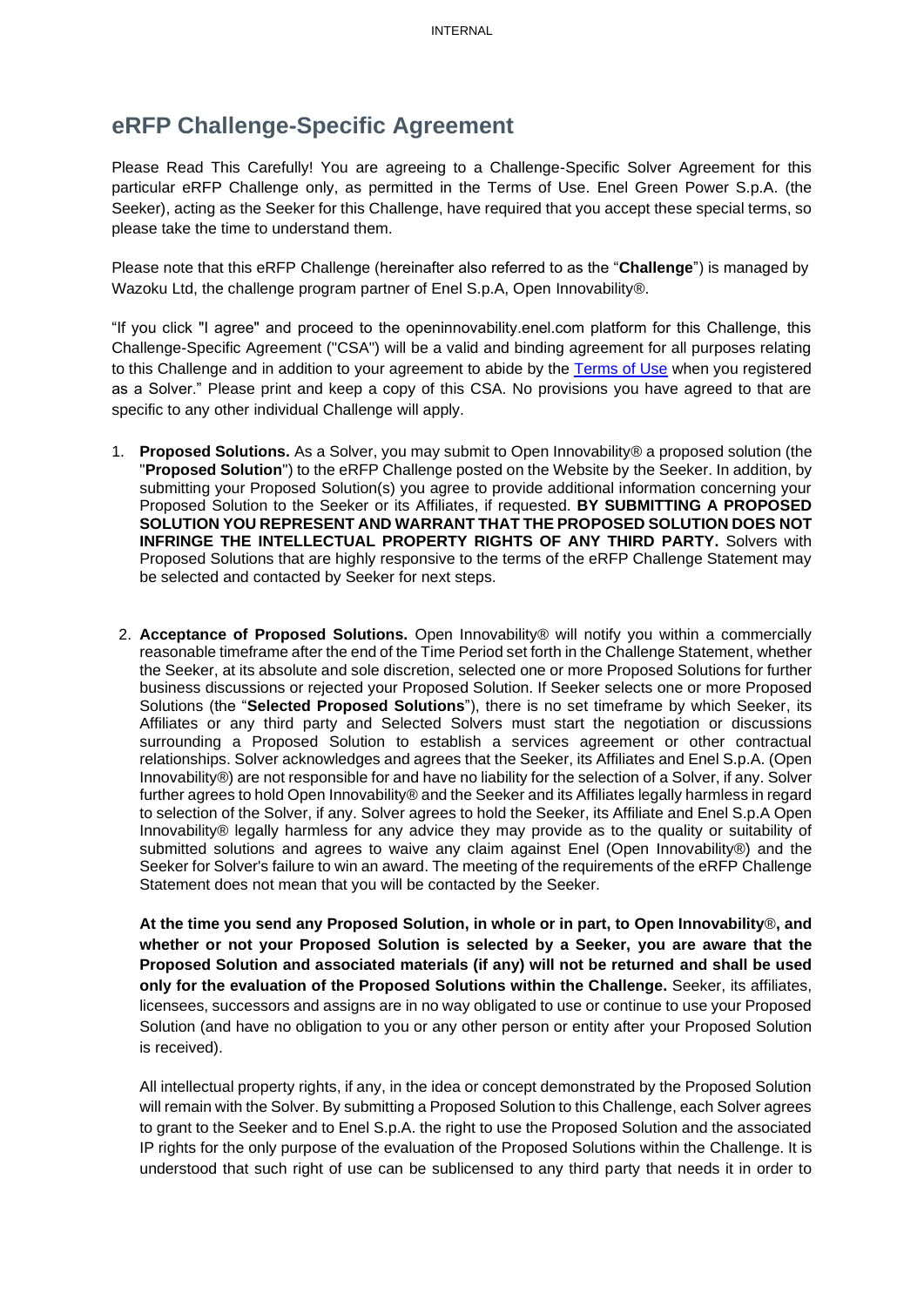evaluate the Solution. The Solver and the Seeker further agree that provisions regarding Seeker's right to use Selected Proposed Solutions in the framework of a collaboration relationship possibly established between the Solver and the Seeker will be negotiated in good faith within specific separate agreements.

You recognize that other persons, including other Solvers, may have provided Seeker or others, or made public, or may in the future submit, or make public, materials that are the same or similar to your Proposed Solution. You acknowledge and agree that, in such cases, Seeker shall have the right to use such same or similar materials, and that you will not be entitled to any compensation arising from Seeker's use of such materials. By submitting a Proposed Solution, you understand, recognize and accept that Seeker may already have had access to and/or created materials and ideas which may be similar or identical to the Proposed Solution in concept, theme, idea, format or other respects.

## 3. **Representations and Warranties.** You represent and warrant that:

- All information provided by you regarding yourself and, if applicable, your business ("Solver Information") is true, accurate, current, and complete information and you will maintain and update the Solver Information to keep it true, accurate, current and complete.
- If you are an individual representing a business or other entity, you are authorized to enter into this Agreement on behalf of that business or entity.
- Unless otherwise disclosed in the Proposed Solution, you are the owner of the Proposed Solution and the information contained in the Proposed Solution does not infringe or violate any patent, copyright, trade secret, trademark or other third-party intellectual property right and no other person or entity other than you has any right, title or interest in any part of your Proposed Solution.
- No person who was engaged by you to work on the Proposed Solution in any manner has any claims for payment of any kind, including, without limitation, for royalties, has any approval or consultation rights or any rights of participation arising out of any use, exhibition or other exploitation of the Proposed Solution.
- You have the ability to provide the services, materials, or other requirements as set forth in the Proposed Solution in compliance with applicable laws.
- 4. **General conditions.** You should not register with multiple e-mail and/or street addresses. In the event of a dispute as to any Proposed Solution, the authorized account holder of the email address used to enter will be deemed to be the person who submitted the Proposed Solution. The authorized "account holder" is the natural person assigned an email address by an Internet access provider, online service provider or other organization responsible for assigning email addresses for the domain associated with the submitted address.

Participation is conditioned on providing the data required on the online registration form. Personal data will be processed in accordance with Enel (Open Innovability®)'s Privacy Policy which can be located at [https://openinnovability.enel.com/privacy/.](https://openinnovability.enel.com/privacy/)

When the User/Entity accesses Open Innovability® and submits a solution, ENEL Spa and other ENEL Group companies that consider the solution interesting or to be better investigated, become the independent Data Controller of the processing of all the information provided by the User/Entity. Enel will transfer only Personal Data necessary to perform the contract or necessary for precontractual measures to allow you to participate to the Challenge.

Solvers should direct any request to access, update, or correct information to Open Innovability®. Neither Open Innovability® nor Seeker is responsible for human error, theft, destruction, or damage to Proposed Solutions, or other factors beyond its reasonable control.

5. **Conflict.** In the case of any conflict between the terms of this CSA and the Terms of Use, this CSA controls.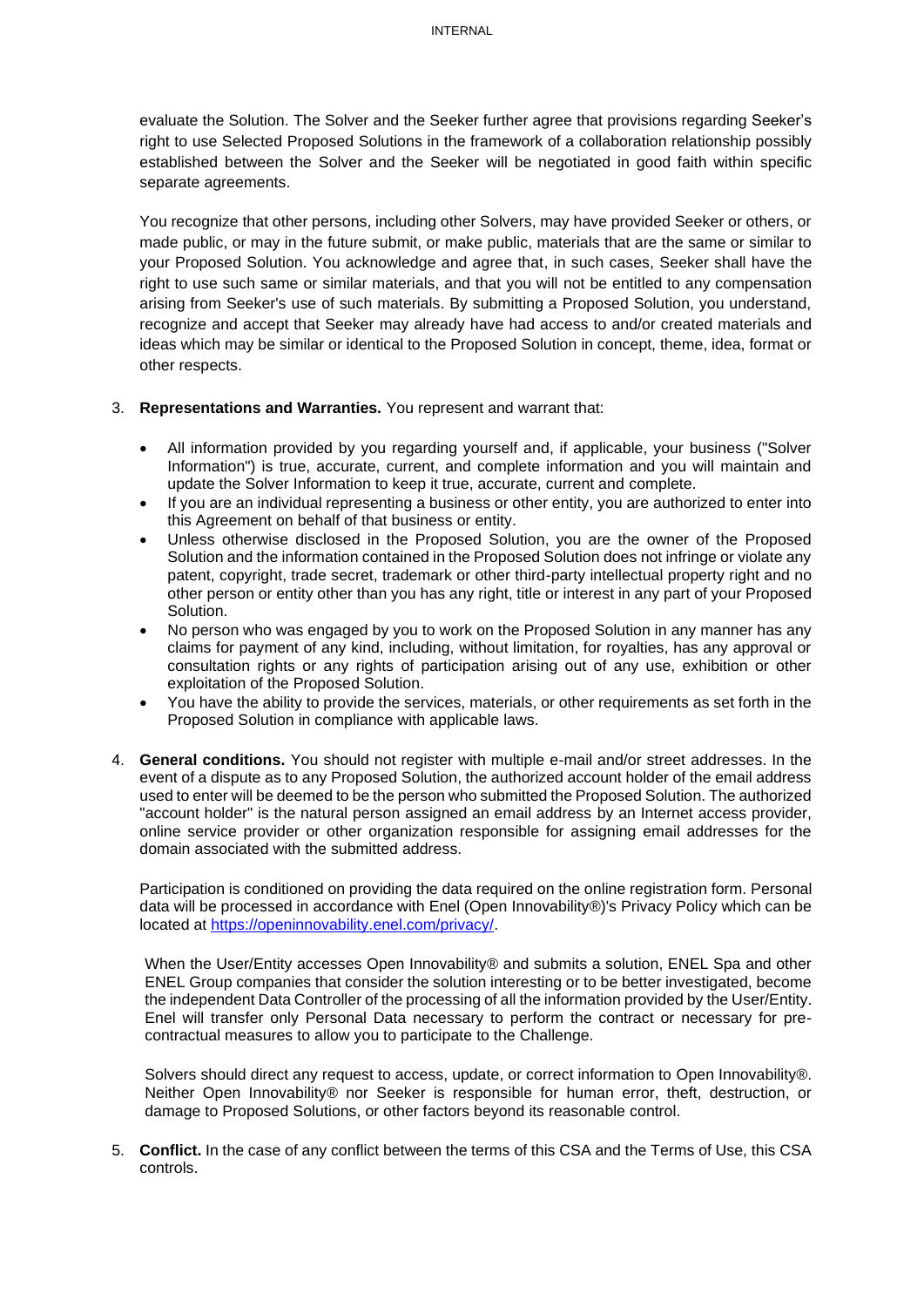6. **Disqualification.** The Seeker reserves the immediate right to disqualify the Solver if, at its sole discretion, the Solver: (i) does not comply with the Terms of Use or this CSA, (ii) tampers with the submission process, the Challenge, or the Website; or (iii) acts in a disruptive, abusive, or threatening manner.

## **7. Confidentiality**

- 7.1 The disclosure of information relating to activities, infrastructures, plants, systems, technologies, data, documents, software and any other information owned by the Enel Group and classified as confidential is prohibited.
- 7.2 The confidentiality obligations set out in this clause will survive the conclusion of the Challenge and the expiration of this CSA for any reason, unless otherwise provided by the Seeker, and will be valid until the participant is able to demonstrate that such confidential information has generally become known or easily accessible to people belonging to circles who normally handle the type of information in question for reasons other than their disclosure by the participant.
- **8. Declaration of honour.** By submitting the Proposal, the Solver, who is not an employee of the Enel Group companies, confirms that the Solver has read and understood the "Declaration of Honour" on exclusion criteria and absence of conflict of interests attached in **Annex 1** to the present Challenge-Specific Agreement.

# # #